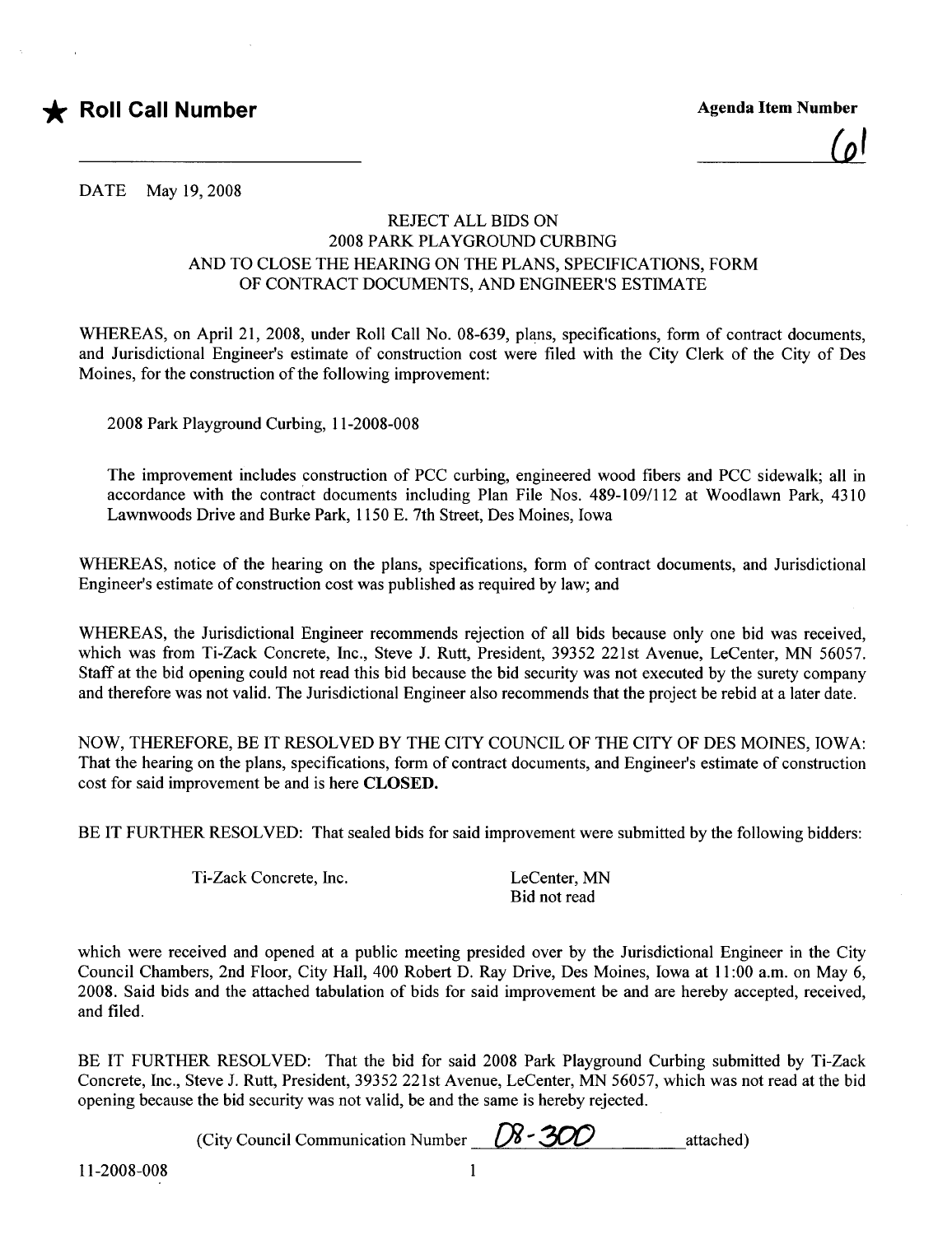## **\*** Roll Call Number

Agenda Item Number <u>. (1</u>

DATE May 19,2008

Moved by to adopt.

 $FORM APPROVED$   $\frac{\eta_{\mu\mu} \mu_{\nu}}{\text{Kathleen Vanderpol}}$ Deputy City Attorney

Funding Source: 2008-2009 CIP, Page Parks-15, Neighborhood Park Improvements, PKS137, G. O. Bonds, Being:

iA \$28,700 in G. O. Bonds from PKS137 and \$22,000 in G. O. Bonds from ADA Modifications for Municipal Buildings, Page Municipal Improvements-4, BLD042

| <b>COUNCIL ACTION</b> | <b>YEAS</b> | <b>NAYS</b> | <b>PASS</b> | <b>ABSENT</b>   | I, Diane Rauh, City Clerk of said City Council, hereby     |  |  |  |  |  |  |  |  |
|-----------------------|-------------|-------------|-------------|-----------------|------------------------------------------------------------|--|--|--|--|--|--|--|--|
| <b>COWNIE</b>         |             |             |             |                 | certify that at a meeting of the City Council, held on the |  |  |  |  |  |  |  |  |
| <b>COLEMAN</b>        |             |             |             |                 | above date, among other proceedings the above was          |  |  |  |  |  |  |  |  |
| <b>HENSLEY</b>        |             |             |             |                 | adopted.                                                   |  |  |  |  |  |  |  |  |
| <b>KIERNAN</b>        |             |             |             |                 |                                                            |  |  |  |  |  |  |  |  |
| <b>MAHAFFEY</b>       |             |             |             |                 | IN WITNESS WHEREOF, I have hereunto set my hand            |  |  |  |  |  |  |  |  |
| <b>MEYER</b>          |             |             |             |                 | and affixed my seal the day and year first above written.  |  |  |  |  |  |  |  |  |
| <b>VLASSIS</b>        |             |             |             |                 |                                                            |  |  |  |  |  |  |  |  |
| <b>TOTAL</b>          |             |             |             |                 |                                                            |  |  |  |  |  |  |  |  |
| <b>MOTION CARRIED</b> |             |             |             | <b>APPROVED</b> |                                                            |  |  |  |  |  |  |  |  |
|                       |             |             |             |                 |                                                            |  |  |  |  |  |  |  |  |
|                       |             |             |             | Mayor           |                                                            |  |  |  |  |  |  |  |  |
|                       |             |             |             |                 | City Clerk                                                 |  |  |  |  |  |  |  |  |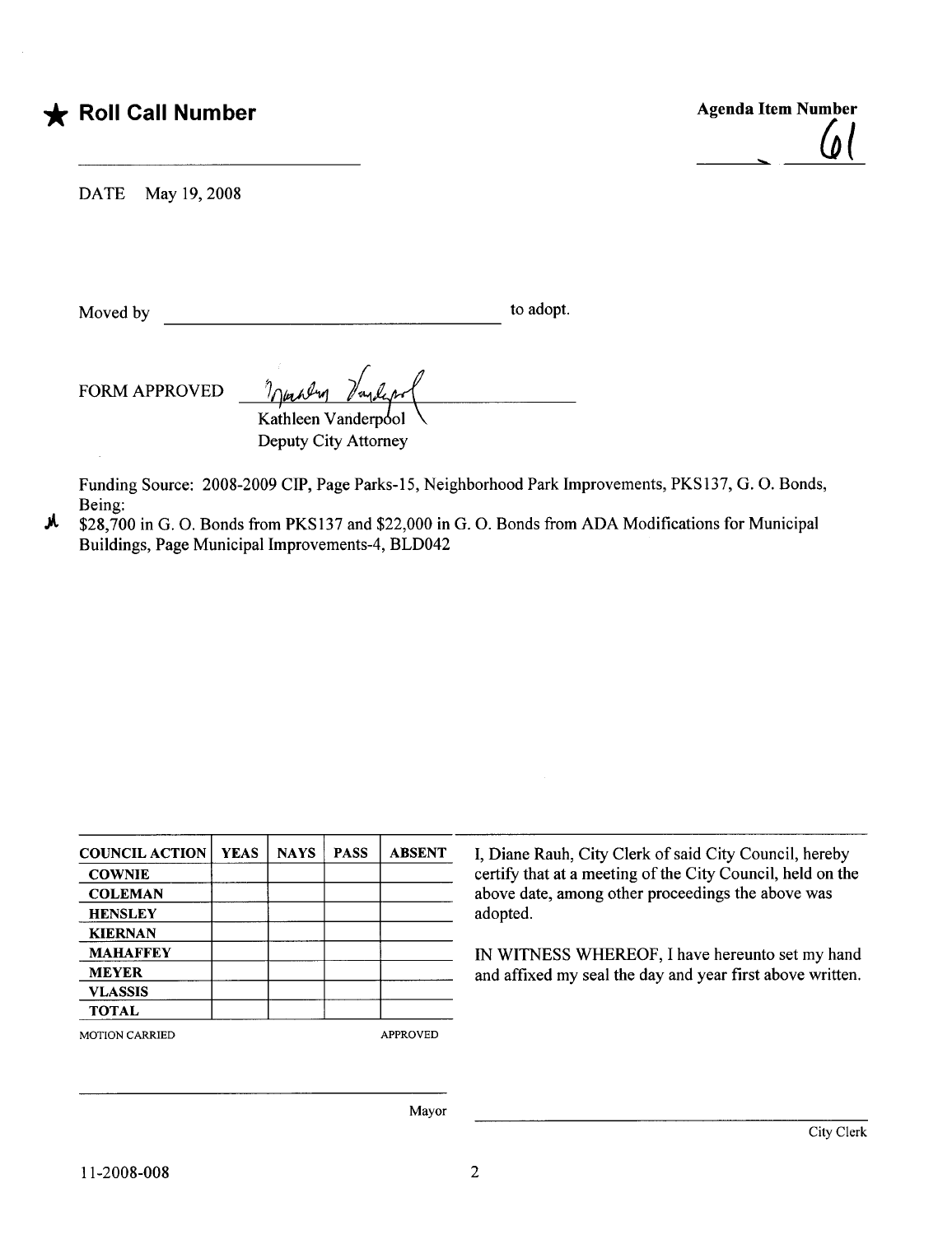